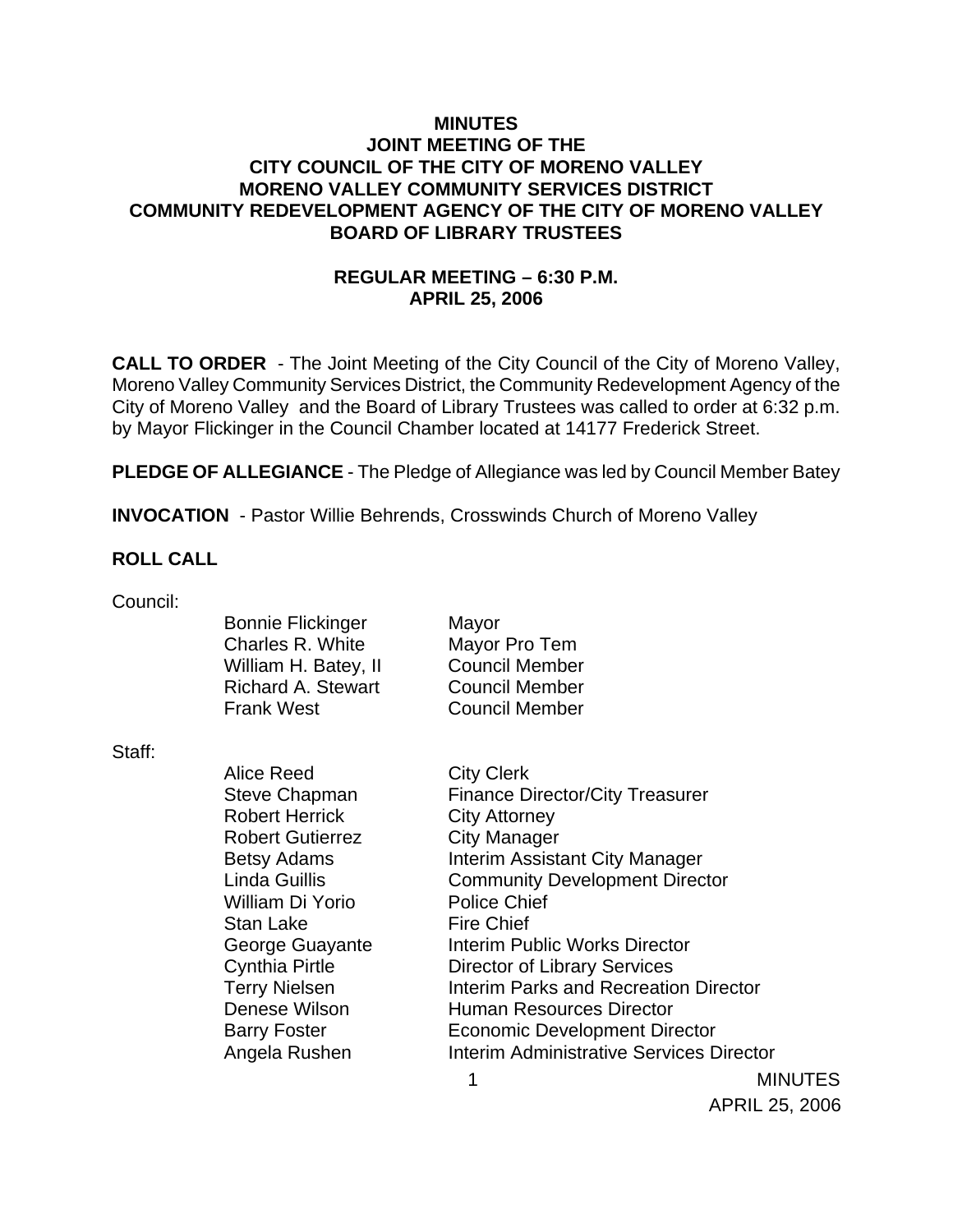**Approved by a unanimous vote to add item number G5 to the agenda regarding relocation of the Department of Motor Vehicles as the item came to the knowledge of the Council after the agenda was published. m/Batey, s/West.**

## **AGENDA ORDER**

### **E. PUBLIC HEARINGS**

E1. PUBLIC HEARING REGARDING MAIL BALLOT PROCEEDINGS FOR TENTATIVE TRACT 32625, BALLOTED ITEMS: NPDES, CSD ZONE B AND CSD ZONE D; AND DELPHINIUM APARTMENTS - APN 484-242-016, BALLOTED ITEM: CSD ZONE M (Report of: Public Works Department) Recommendation: That the Mayor and Members of the City of Moreno Valley City Council, after conducting the public hearing:

 Mayor Flickinger opened the public testimony portion of the public hearing; there being none, public testimony was closed.

a) Tabulate the mail ballots for the NPDES maximum regulatory rate for Tentative Tract 32625 (and all the affected phases);

### **Directed the City Clerk to tabulate the ballots. Motion carried 5-0. m/Batey, s/West.**

The City Clerk announced the results as follows:

NPDES – Tentative Tract 32625 – "Yes"

b) Verify and accept the results of the mail ballot proceedings as identified on the Official Tally Sheet and Assessor Parcel Number (APN) listing;

### **Approved by a 5-0 vote. m/White, s/Batey.**

- c) Receive and file with the City Clerk's Office the accepted Official Tally Sheet and APN listing; and
- d) If approved, authorize and impose the NPDES maximum regulatory rate to Tentative Tract 32625.

### **Approved by a 5-0 vote. m/White, s/Batey.**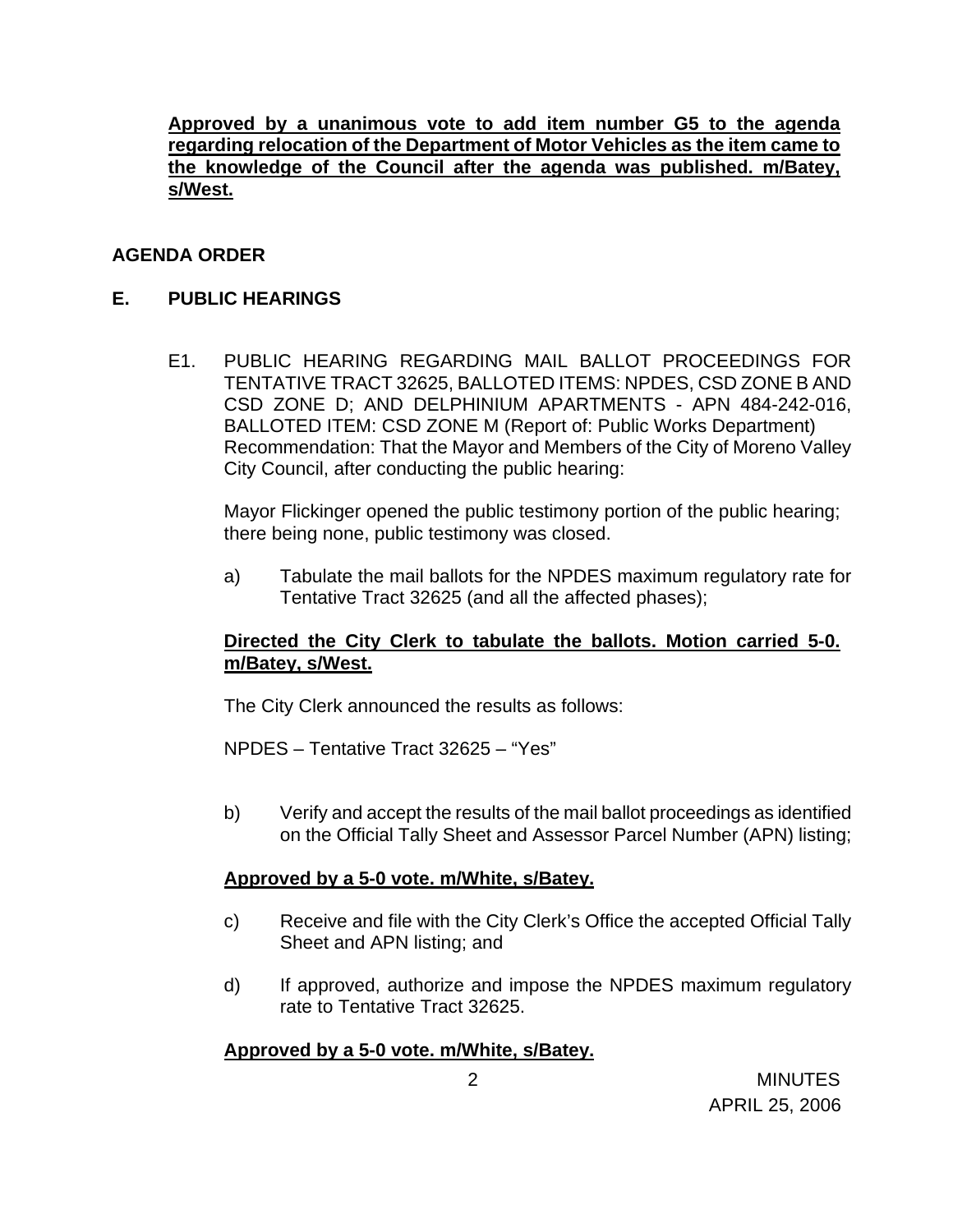Staff recommends that the Members of the Board of Directors of the Moreno Valley Community Services District (CSD), after conducting the public hearing:

## **Directed the Secretary to tabulate the CSD ballots. Motion carried 5-0. m/Batey, s/West.**

a) Tabulate the mail ballots for CSD Zone B (Residential Street Lighting) and Zone D (Parkway Landscape Maintenance) for Tentative Tract 32625 (and all the affected phases) and CSD Zone M (Commercial, Industrial and Multifamily Improved Median Maintenance) for Delphinium Apartments – APN 484-242-016 (and any division thereof);

The Secretary announced the results as follows:

Zone B (Residential Street Lighting) – "Yes"

Zone D (Parkway Landscape Maintenance) – "Yes"

 Zone M (Commercial, Industrial and Multifamily Improved Median Maintenance) – "Yes"

b) Verify and accept the results of the mail ballot proceedings as identified on the Official Tally Sheet and APN listing;

## **Approved by a 5-0 vote. m/Stewart, s/West.**

- c) Receive and file with the City Clerk's Office the accepted Official Tally Sheet and APN listing; and
- d) If approved, authorize and impose the applicable CSD Zone B, Zone D and Zone M parcel charges to the participating projects.

## **Approved by a 5-0 vote. m/West, s/Stewart.**

E2. PUBLIC HEARING TO CONSIDER COMMUNITY SERVICES DISTRICT (CSD) ZONE D (PARKWAY LANDSCAPE MAINTENANCE) MAIL BALLOT PROCEEDINGS FOR THIRTY TRACTS (Report of: Public Works Department) Recommendation: That the City Council, acting in their respective capacities as President and Members of the Board of Directors of the Moreno Valley Community Services District (the "CSD Board"), after conducting the public hearing: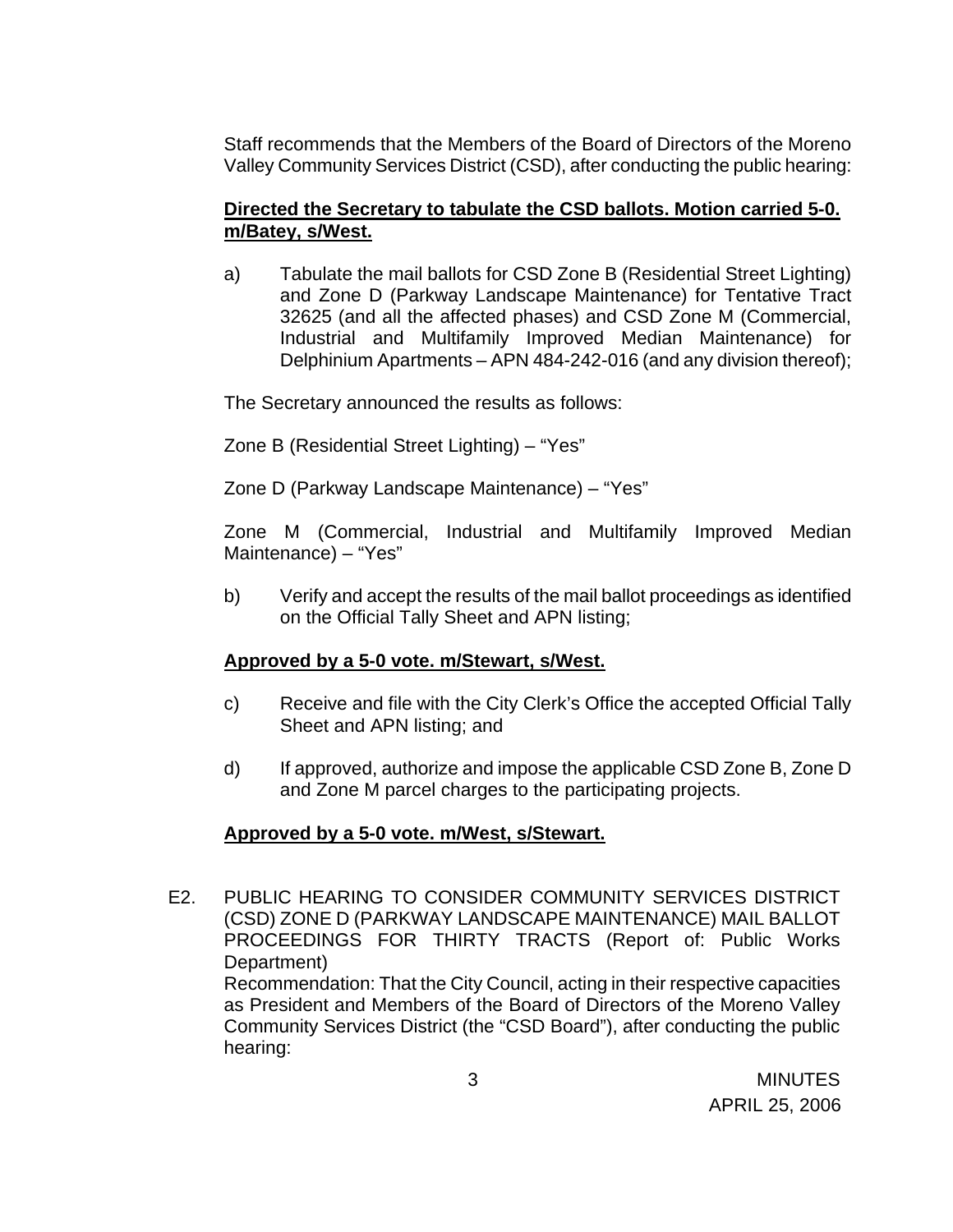President Flickinger opened the public testimony portion of the public hearing; there being none, public testimony was closed.

1. Tabulate the mail ballots for the proposed CSD Zone D parcel charges for the thirty tracts;

## **Directed the Secretary to tabulate the ballots. Motion carried 5-0. m/White, s/Batey.**

### **Item continued to a later time in the Council meeting to give the City Clerk the opportunity to tabulate the ballots.**

- 2. Verify and accept the results of the mail ballot proceedings as identified on the Official Tally Sheet and Assessors Parcel Number (APN) listing;
- 3. Receive and file with the City Clerk's office the accepted CSD Official Tally Sheet and APN listing; and
- 4. If approved, authorize and impose the proposed CSD Zone D annual parcel charge for the thirty tracts.

### **JOINT CONSENT CALENDARS (SECTIONS A-D) OF THE CITY COUNCIL OF THE CITY OF MORENO VALLEY, MORENO VALLEY COMMUNITY SERVICES DISTRICT, COMMUNITY REDEVELOPMENT AGENCY OF THE CITY OF MORENO VALLEY AND THE BOARD OF LIBRARY TRUSTEES**

Mayor Flickinger opened the agenda items for the Consent Calendars for public comments, there being none, public comments were closed.

## **A. CONSENT CALENDAR** - **CITY COUNCIL**

- A1. ORDINANCES FIRST READING BY TITLE ONLY Waived reading of all Ordinance Introductions and read by title only.
- A2. APPROVAL OF THE 2006/2007 FISCAL YEAR STORM WATER PROTECTION PROGRAM BUDGET FOR COUNTY SERVICE AREA (CSA) 152 (Report of: Public Works Department) Recommendation: Approve the County Service Area (CSA) 152 Budget for FY 2006/2007 in the amount of \$467,052; and authorize the levy of CSA 152 Assessment at \$8.15 per Benefit Assessment Unit (BAU) for FY 2006/2007.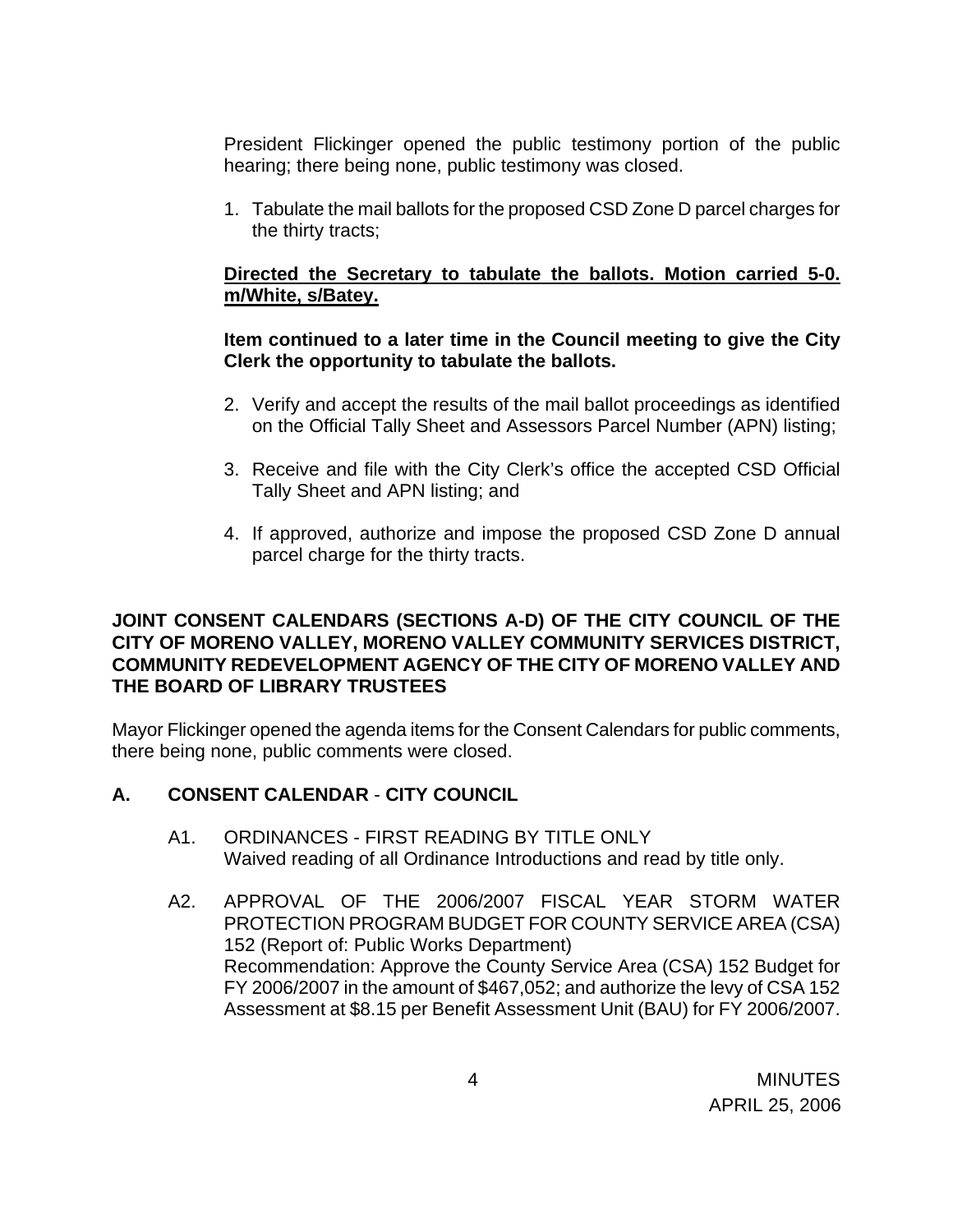A3. TRACT 29732 UTILITY ELECTRICAL INFRASTRUCTURE – REDUCE FAITHFUL PERFORMANCE BOND AND ADOPT RESOLUTION NO. 2006- 41, A RESOLUTION OF THE CITY COUNCIL OF THE CITY OF MORENO VALLEY AUTHORIZING ACCEPTANCE OF THE UTILITY ELECTRICAL INFRASTRUCTURE AS COMPLETE AND ACCEPTING THE UTILITY ELECTRICAL INFRASTRUCTURE INTO THE CITY'S MAINTAINED SYSTEM, SUBDIVIDER - U.S. HOME CORPORATION, CORONA, CA (Report of: Public Works Department)

 Recommendation: Adopt Resolution No. 2006-41 authorizing the acceptance of the Utility Electrical Infrastructure for Tract 29732 as complete and accepting the Utility Electrical Infrastructure into the City's maintained system; and authorize the City Engineer to execute the 90% reduction to the Faithful Performance Bond, exonerate the Material and Labor Bond in 90 days if there are no stop notices or liens on file with the City Clerk, and exonerate the final 10% of the Faithful Performance Bond in one year when all clearances are received.

#### Resolution No. 2006-41

 A Resolution of the City Council of the City of Moreno Valley, California, Authorizing the Acceptance of the Utility Electrical Infrastructure as Complete within Tract 29732, and Accepting the Utility Electrical Infrastructure into the City's Maintained System

A4. TRACTS 27523-1 AND 27523-2 UTILITY ELECTRICAL INFRASTRUCTURE – REDUCE FAITHFUL PERFORMANCE BOND AND ADOPT RESOLUTION NO. 2006-42, A RESOLUTION OF THE CITY COUNCIL OF THE CITY OF MORENO VALLEY AUTHORIZING ACCEPTANCE OF THE UTILITY ELECTRICAL INFRASTRUCTURE AS COMPLETE AND ACCEPTING THE UTILITY ELECTRICAL INFRASTRUCTURE INTO THE CITY'S MAINTAINED SYSTEM, SUBDIVIDER - MORENO VALLEY CACTUS RANCH, LLC, TEMECULA, CA (Report of: Public Works Department) Recommendation: Adopt Resolution No. 2006-42 authorizing the acceptance of the Utility Electrical Infrastructure for Tracts 27523-1 and 27523-2 as complete and accepting the Utility Electrical Infrastructure into the City's maintained system; and authorize the City Engineer to execute the 90% reduction to the Faithful Performance Bond, exonerate the Material and Labor Bond in 90 days if there are no stop notices or liens on file with the City Clerk, and exonerate the final 10% of the Faithful Performance Bond in one year when all clearances are received.

Resolution No. 2006-42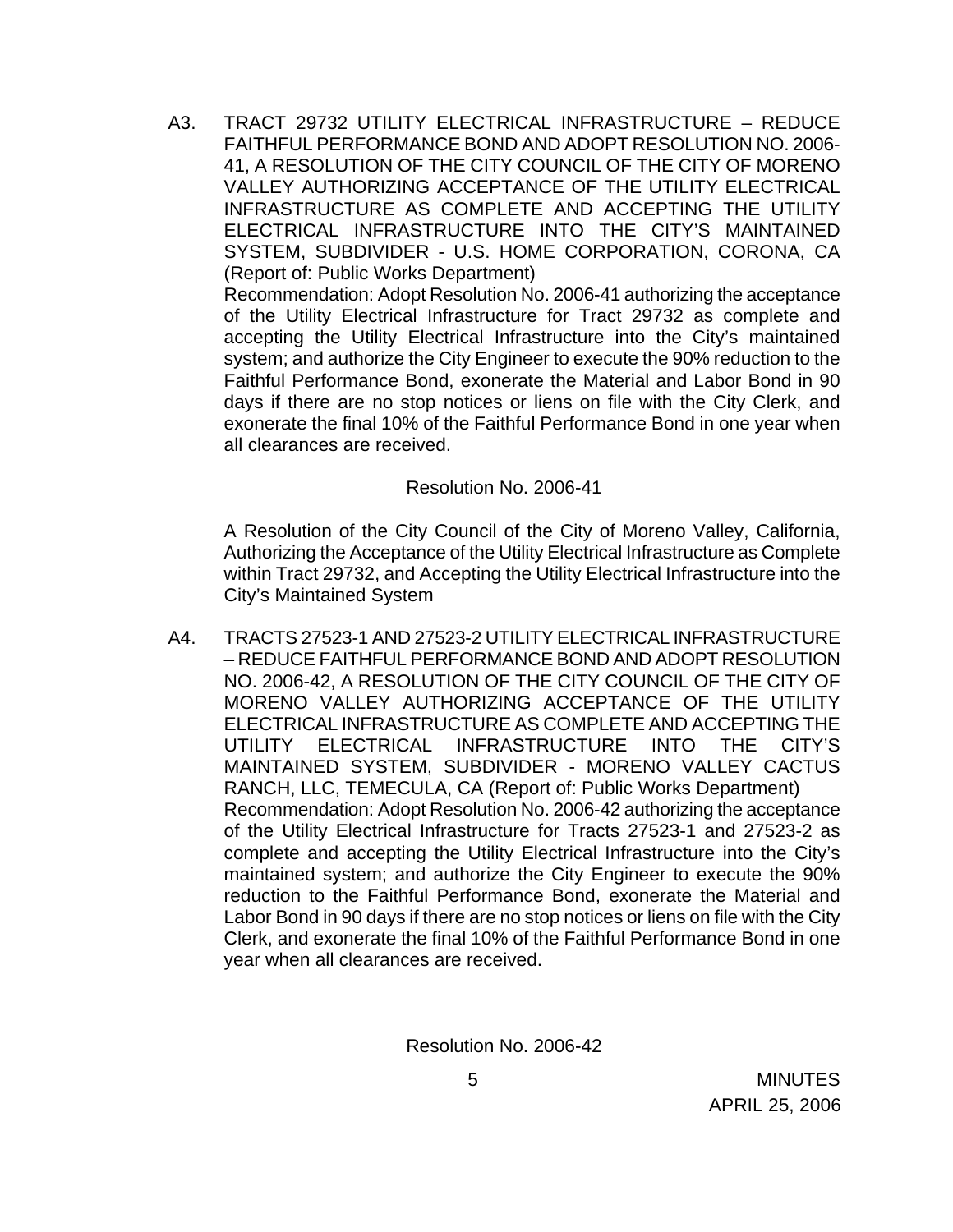A Resolution of the City Council of the City of Moreno Valley, California, Authorizing the Acceptance of the Utility Electrical Infrastructure as Complete within Tract 27523-1 and 27523-2, and Accepting the Utility Electrical Infrastructure into the City's Maintained System

- A5. PARCEL MAP 23244 PARCEL 15 EXECUTE A QUITCLAIM OF EASEMENT TRANSFERRING THE CITY'S TITLE INTEREST IN A DRAINAGE EASEMENT TO THE UNDERLYING FEE PROPERTY OWNER, SOUTHWEST OF MORENO BEACH DRIVE AT AUTO MALL DRIVE, DEVELOPER - BROADSTONE AT VALLEY VIEW, LLC, PHOENIX, AZ (Report of: Public Works Department) Recommendation: Authorize the Mayor to execute the Quitclaim of Easement transferring the City's title interest in the drainage easement recorded on Parcel Map 23244, filed on December 29, 1989, as Instrument No. 456975, in the Official Records of Riverside County, California; and direct the City Clerk to forward the signed Quitclaim of Easement to the County Recorder's Office for recordation.
- A6. RESOLUTION ENDORSING AND SUPPORTING PROPOSITION 81, THE 2006 CALIFORNIA STATE LIBRARY CONSTRUCTION BOND (Report of: Department of Library Services) Recommendation: Adopt Resolution No. 2006-43 of the City Council of the City of Moreno Valley, California, endorsing and supporting Proposition 81, the 2006 California State Library Construction Bond.

Resolution No. 2006-43

 A Resolution of the City Council of the City of Moreno Valley, California, Endorsing and Supporting Proposition 81, the 2006 California State Library Construction Bond

A7. ORDINANCE 714 – AN ORDINANCE OF THE CITY COUNCIL OF THE CITY OF MORENO VALLEY, CALIFORNIA, REPEALING AND REENACTING CHAPTER 11.12 OF TITLE 11 OF THE CITY OF MORENO VALLEY MUNICIPAL CODE RELATING TO THE PROCESS OF OFFERING REWARDS, AS AMENDED (RECEIVED FIRST READING ON APRIL 11, 2006 ON A 5-0 VOTE) (Report of: Police Department) Recommendation: Adopt Ordinance No. 714.

Ordinance No. 714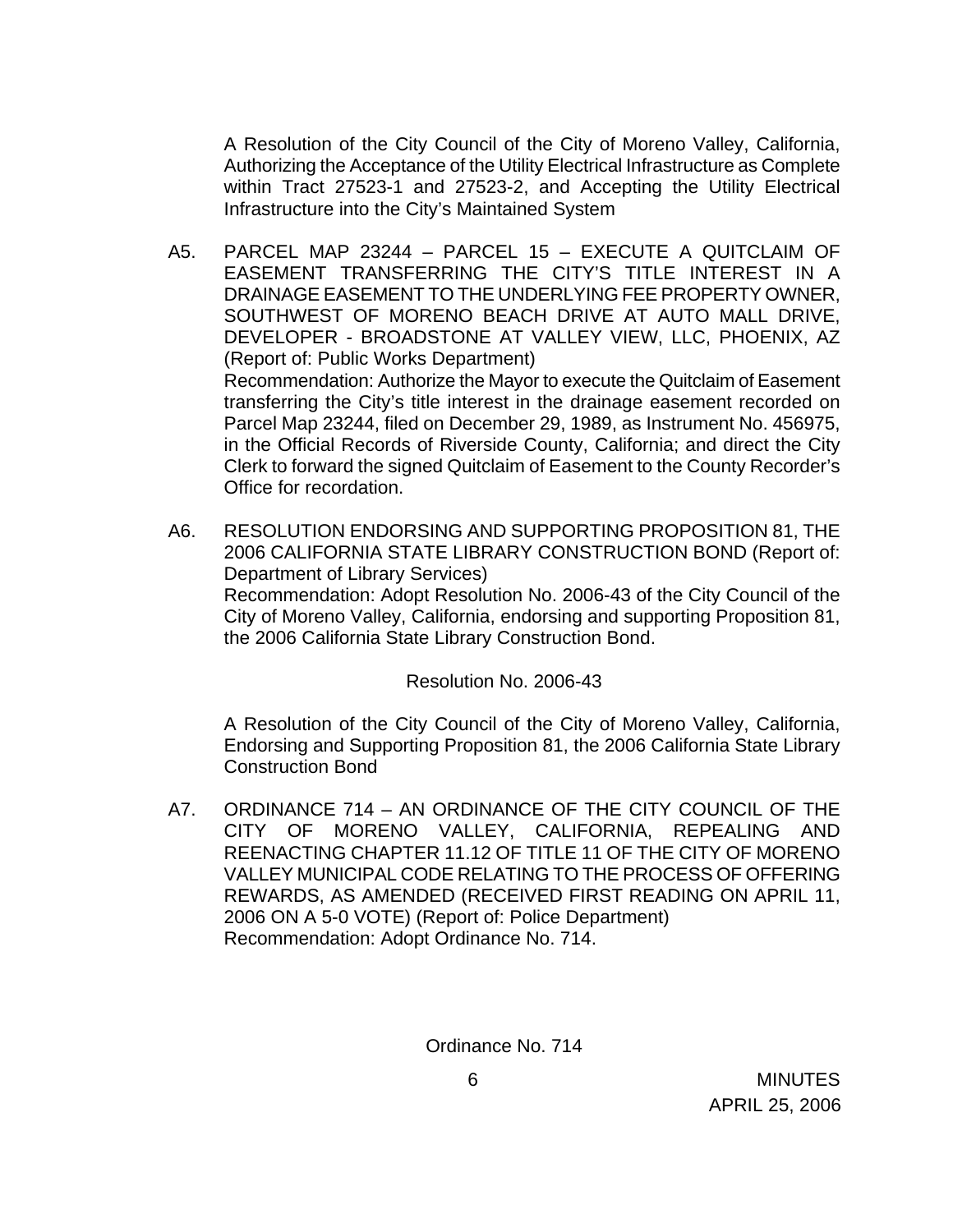An Ordinance of the City Council of the City of Moreno Valley, California, Repealing and Reenacting Chapter 11.12 of Title 11 of the City of Moreno Valley Municipal Code Relating to the Process of Offering Rewards

- A8. MINUTES REGULAR MEETING OF APRIL 11, 2006 (Report of: City Clerk's Department) Recommendation: Approve as submitted.
- A9. REPLACEMENT VEHICLE PURCHASE FOR POLICE DEPARTMENT (Report of: Police Department) Recommendation: Approve the replacement of one 1992 Police Department Community Services van due to excessive repair costs; approve budget expenditures in the amount of \$21,557 from the Equipment Replacement Reserve Account, 757.99401.6641.645, for the purchase of one 2006 Ford van for the Police Department Community Services Unit; and award the purchase of one 2006 Ford van for the Police Department Community Services Unit and authorize the Finance Director to issue a purchase order to the lowest responsive bidder, Fairview Ford of San Bernardino, CA.
- A10. A RESOLUTION IMPLEMENTING THE PROVISIONS OF CALIFORNIA WELFARE AND INSTITUTIONS CODE §625.5, THEREBY AUTHORIZING THE CITY TO RECOUP THE LAW ENFORCEMENT COSTS OF IDENTIFYING, DETAINING AND TRANSPORTING MINORS WHO VIOLATE CURFEW ORDINANCES (Report of: City Attorney's Office) Recommendation: Adopt Resolution No. 2006-45, implementing the provisions of California Welfare and Institutions Code §625.5, which authorizes the City to recoup the law enforcement costs of identifying, detaining and transporting minors who violate curfew ordinances.

Resolution No. 2006-45

A Resolution of the City Council of the City of Moreno Valley, California, Implementing the Provisions of California Welfare and Institutions Code §625.5, Authorizing the City to Recoup the Law Enforcement Costs of Identifying, Detaining and Transporting Minors who Violate Curfew **Ordinances** 

A11. PA02-0120 UTILITY ELECTRICAL INFRASTRUCTURE – REDUCE FAITHFUL PERFORMANCE BOND AND ADOPT RESOLUTION NO. 2006- 46, A RESOLUTION OF THE CITY COUNCIL OF THE CITY OF MORENO VALLEY AUTHORIZING ACCEPTANCE OF THE UTILITY ELECTRICAL INFRASTRUCTURE AS COMPLETE AND ACCEPTING THE UTILITY ELECTRICAL INFRASTRUCTURE INTO THE CITY'S MAINTAINED SYSTEM, SUBDIVIDER – GALENA STREET DEVELOPMENT, LLC,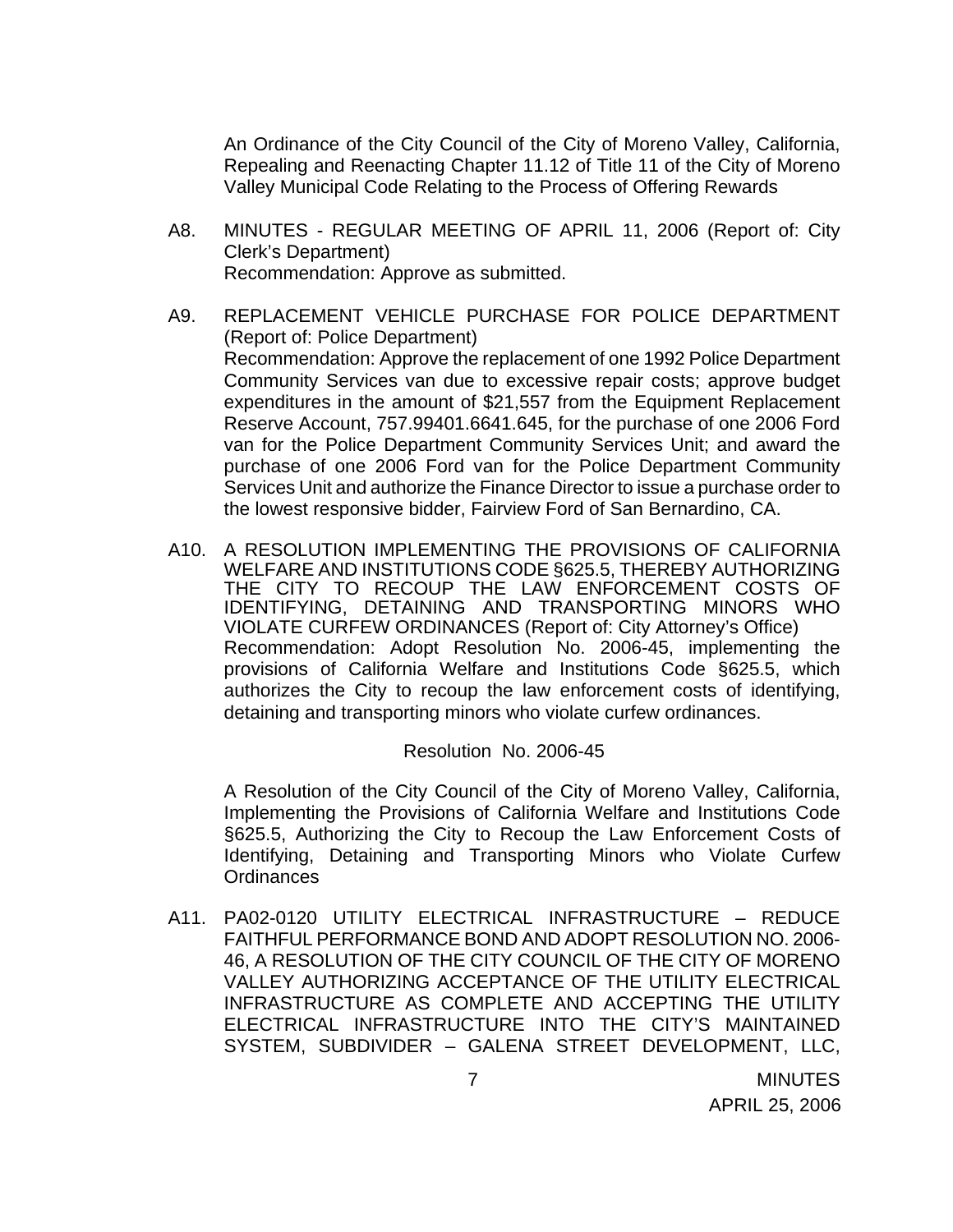IRVINE, CA (Report of: Public Works Department)

 Recommendation: Adopt Resolution No. 2006-46 authorizing the acceptance of the Utility Electrical Infrastructure for PA02-0120 as complete and accepting the Utility Electrical Infrastructure into the City's maintained system; and authorize the City Engineer to execute the 90% reduction to the Faithful Performance Bond, exonerate the Material and Labor Bond in 90 days if there are no stop notices or liens on file with the City Clerk, and exonerate the final 10% of the Faithful Performance Bond in one year when all clearances are received.

### Resolution No. 2006-46

A Resolution of the City Council of the City of Moreno Valley, California, Authorizing the Acceptance of the Utility Electrical Infrastructure as Complete within PA02-0120, and Accepting the Utility Electrical Infrastructure into the City's Maintained System

- A12. PA99-0002 ACCEPT AGREEMENT AND BONDS FOR PUBLIC IMPROVEMENTS, NEW LIGHT WAY, SOUTH OF IRIS AVENUE, BETWEEN INDIAN STREET AND EMMA LANE, SUBDIVIDER – NEW LIGHT M.B.C., MORENO VALLEY, CA (Report of: Public Works Department) Recommendation: Accept the Agreement and Bonds for Public Improvements; authorize the Mayor to execute the Agreement; direct the City Clerk to forward the signed Agreement to the County Recorder's Office for recordation; and authorize the City Engineer to execute any future time extension amendments to the agreement, subject to City Attorney approval, if the required public improvements are not completed within said timeframe.
- A13. WARRANT REPORT MARCH 31, 2006 (Report of: Finance Department) Recommendation: Adopt Resolution No. 2006-47, approving the Warrant Report, dated March 2006, in the total amount of \$12,355,195.58.

#### Resolution No. 2006-47

A Resolution of the City Council of the City of Moreno Valley, California, Approving the Warrant Report Dated March 31, 2006

- A14. 2006 LEGISLATIVE UPDATE (Report of: Interim Assistant City Manager) Recommendation: Receive and file the informational report.
- A15. RESOLUTION TO RATIFY THE APPLICATION FOR THE EDWARD BYRNE MEMORIAL JUSTICE ASSISTANCE GRANT AND TO ACCEPT THE \$71,000 ALLOCATED TO THE CITY (Report of: Community Development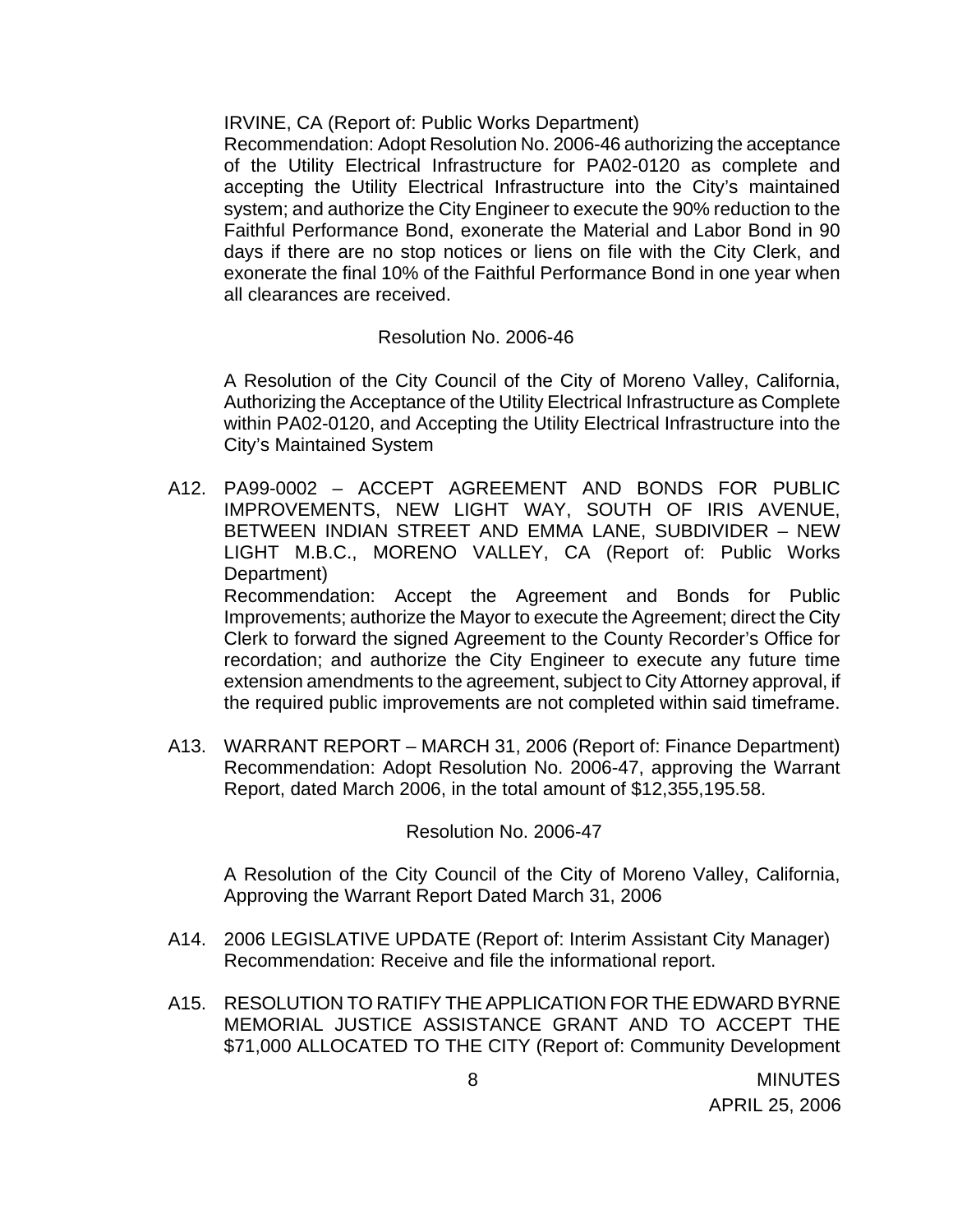Department)

 Recommendation: Approve Resolution No. 2006-48 to ratify the application by the Code & Neighborhood Services Division for the Edward Byrne Memorial Justice Assistance Grant and to accept the \$71,000 allocated to the City.

#### Resolution No. 2006-48

A Resolution of the City Council of the City of Moreno Valley, California, Approving the Grant Application Submitted by the Code & Neighborhood Services Division to the Office of Justice Programs for the Edward Byrne Memorial Justice Assistance Grant and Accept the \$71,000 Allocation

- A16. APPROVAL OF TRACT MAP 31591 SINGLE FAMILY RESIDENTIAL PROJECT, ACCEPT THE AGREEMENT AND BONDS FOR PUBLIC IMPROVEMENTS, NORTHWEST CORNER OF EUCALYPTUS AVENUE AND MORRISON STREET, SUBDIVIDER – MVGH 2004, LLC, IRVINE, CA (Report of: Public Works Department) Recommendation: Approve Tract Map 31519, authorize the City Clerk to sign the map and transmit said map to the County Recorder's Office for recordation; accept the Agreement and Bonds for Public Improvements; authorize the Mayor to execute the Agreement; direct the City Clerk to forward the signed Agreement to the County Recorder's Office for recordation; and authorize the City Engineer to execute any future time extension amendments to the agreement, subject to City Attorney approval, if the required public improvements are not completed within said timeframe.
- A17. RESOLUTION 2006-49, RESCINDING AND RESTATING THE PROVISIONS OF RESOLUTION 2001-26 AUTHORIZING APPLICATION FOR ALL AVAILABLE OIL GRANTS UNDER THE CALIFORNIA INTEGRATED WASTE MANAGEMENT BOARD ACT; AND RESOLUTION 2006-50, AUTHORIZING SUPPORT FOR REGIONAL OPPORTUNITY GRANTS AND COMPETITIVE GRANTS OFFERED BY THE CALIFORNIA INTEGRATED WASTE MANAGEMENT BOARD TO APPLICATIONS SUBMITTED BY RIVERSIDE COUNTY WASTE MANAGEMENT DEPARTMENT AND WESTERN RIVERSIDE COUNCIL OF GOVERNMENTS (Report of: Public Works Department) Recommendation: Adopt Resolution 2006-49, rescinding and restating Resolution 2001-26 authorizing the application for all available oil grants under the California Integrated Waste Management Board Act; and adopt Resolution 2006-50, authorizing support for regional opportunity grants and competitive grants offered by the California Integrated Waste Management Board to applications submitted by Riverside County Waste Management

Department and Western Riverside Council of Governments.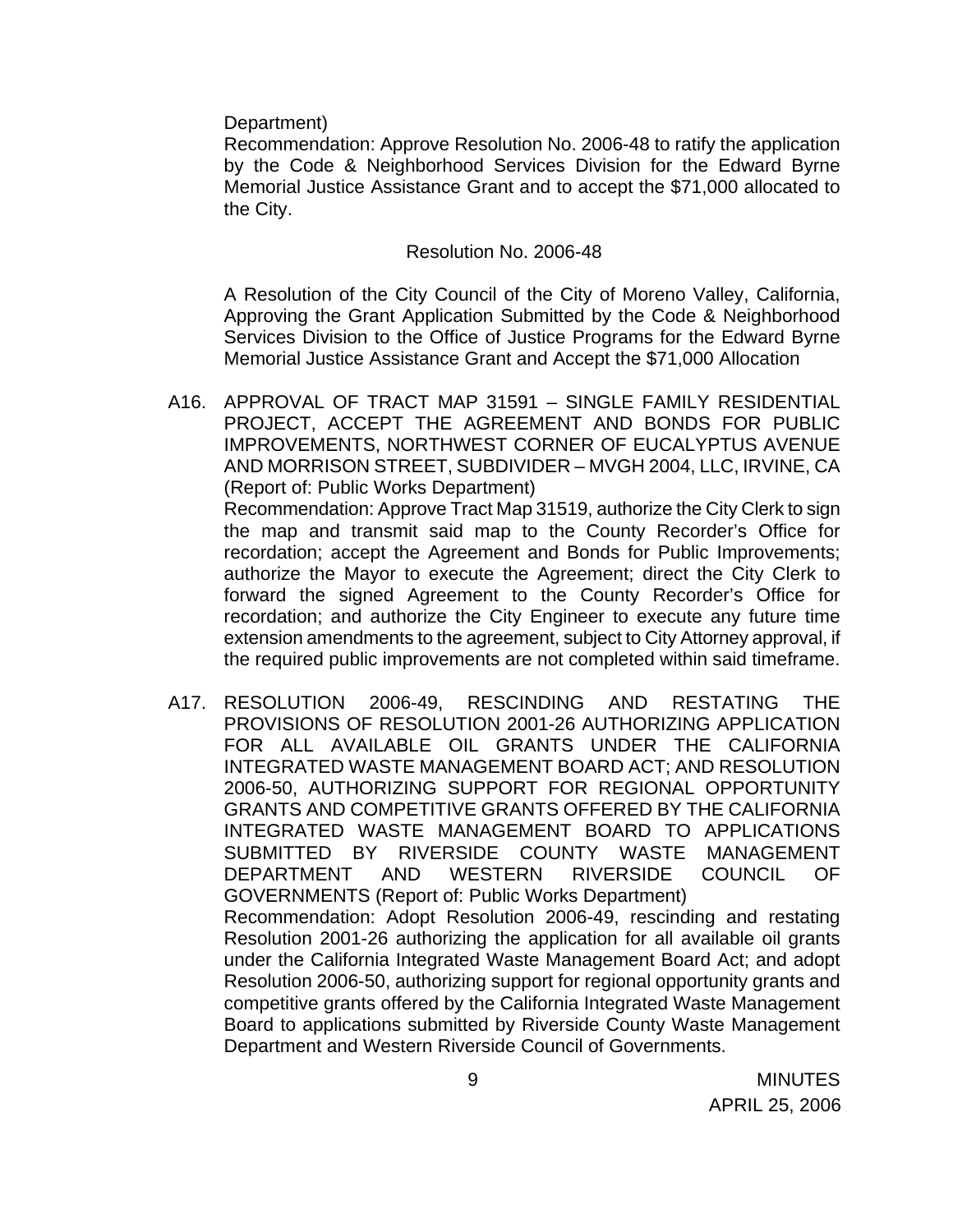### Resolution No. 2006-49

A Resolution of the City Council of the City of Moreno Valley, California, Rescinding and Restating the Provisions of Resolution No. 2001-26 Authorizing Application for all Available Oil Grants under the California Integrated Waste Management Board Act

### Resolution No. 2006-50

A Resolution of the City Council of the City of Moreno Valley, California, Authorizing Support to Riverside County Waste Management Department and Western Riverside Council of Governments to Apply for Regional Opportunity and Competitive Oil and Hazardous Waste Grants Offered by the California Integrated Waste Management Board Act

## **B. CONSENT CALENDAR** - **COMMUNITY SERVICES DISTRICT**

- B1. ORDINANCES FIRST READING BY TITLE ONLY Waived reading of all Ordinance Introductions and read by title only.
- B2. ORDINANCE CSD 51 AN ORDINANCE OF THE MORENO VALLEY COMMUNITY SERVICES DISTRICT OF THE CITY OF MORENO VALLEY, CALIFORNIA - AMENDING ORDINANCE NO. CSD-49, ADDING FEES FOR THE USE OF THE CONFERENCE AND RECREATION CENTER DANCE STUDIO, GYMNASIUM, AND CELEBRATION PARK (RECEIVED FIRST READING ON APRIL 11, 2006 ON A 5-0 VOTE) (Report of: Parks and Recreation Department) Recommendation: Adopt Ordinance No. CSD 51

Ordinance No. CSD 51

 An Ordinance of the Moreno Valley Community Services District of the City of Moreno Valley, California, Amending Ordinance No. CSD-49 by Adding Fees for the Use of the Moreno Valley Conference and Recreation Center Gymnasium, Dance Studio and Celebration Park

B3. ACCEPTANCE OF ONE TIME GRANT MONIES FROM THE CALIFORNIA DEPARTMENT OF EDUCATION, CHILD DEVELOPMENT SERVICES, FOR CHILD CARE SERVICES AND ADOPTION OF THE RESOLUTION TO CERTIFY THE APPROVAL OF THE GOVERNING BOARD (Report of: Parks and Recreation Department) Recommendation: Authorize the acceptance of one time grant money in the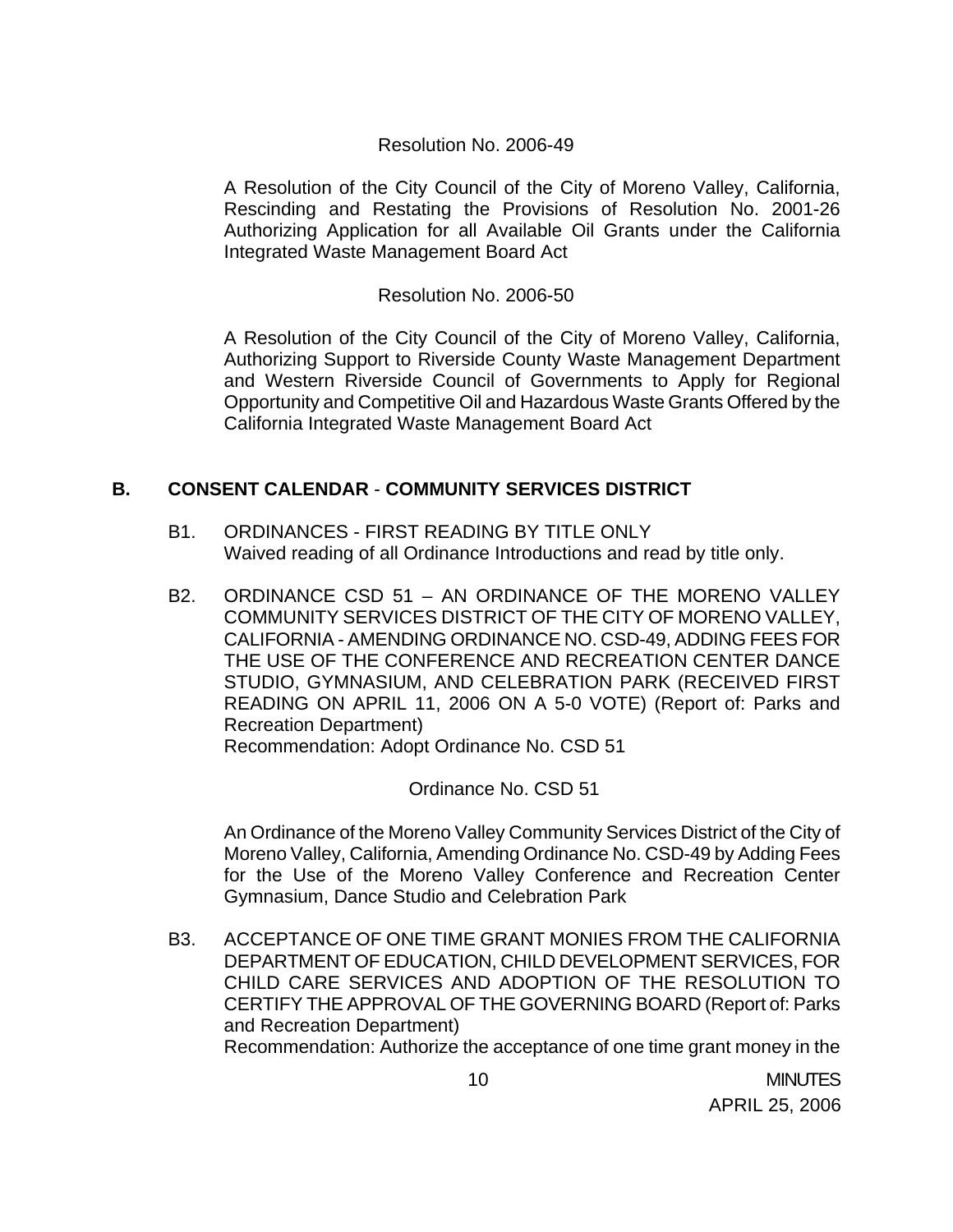increased amended amount of \$6,068 for (FY) 2005/2006 from the California Department of Education, Child Development Division, for the purpose of purchasing School Age Resources for the child development program; and adopt Resolution No. CSD 2006-11 to certify the approval of the governing board to enter into this transaction with the California Department of Education for the purpose of purchasing School Age Resources for the child development program and to authorize the designated personnel, as shown on the resolution, to sign contract documents for FY 2005/2006.

Resolution No. CSD 2006-11

 A Resolution of the Moreno Valley Community Services District of the City of Moreno Valley, California, Certifying the Approval of the Governing Board to Enter into a Transaction with the California Department of Education for the Purpose of Providing Child Care and Development Services and to Authorize Designated Personnel to Sign Contract Documents for FY 2005/06

- B4. MINUTES REGULAR MEETING OF APRIL 11, 2006 (Report of: City Clerk's Department) Recommendation: Approve as submitted.
- B5. COLLABORATIVE PARTNERSHIP FOR A FENCE IMPROVEMENT PROJECT AT SALAS BASE BALL FIELD, IN SUNNYMEAD PARK **(**Report of: Parks and Recreation Department) Recommendation: Appropriate funds in the amount of \$34,450 from funding source 00205 – Parkland Facility Fee, to match funding of \$34,450 from Riverside County Supervisor Marion Ashley, for a grand total of \$68,900 for the Salas Field fence improvement project, located at Sunnymead Park.

## **C. CONSENT CALENDAR** - **COMMUNITY REDEVELOPMENT AGENCY**

- C1. ORDINANCES FIRST READING BY TITLE ONLY Waived reading of all Ordinance Introductions and read by title only.
- C2. MINUTES REGULAR MEETING OF APRIL 11, 2006 (Report of: City Clerk's Department) Recommendation: Approve as submitted.
- C3. REQUIRED PROPERTY TAX REVENUE PAYMENT TO RIVERSIDE COUNTY'S EDUCATIONAL REVENUE AUGMENTATION FUND (ERAF) (Report of: Economic Development Department) Recommendation: Approve the required shift of Agency property tax revenue to the State of California's Education Revenue Augmentation Fund (ERAF)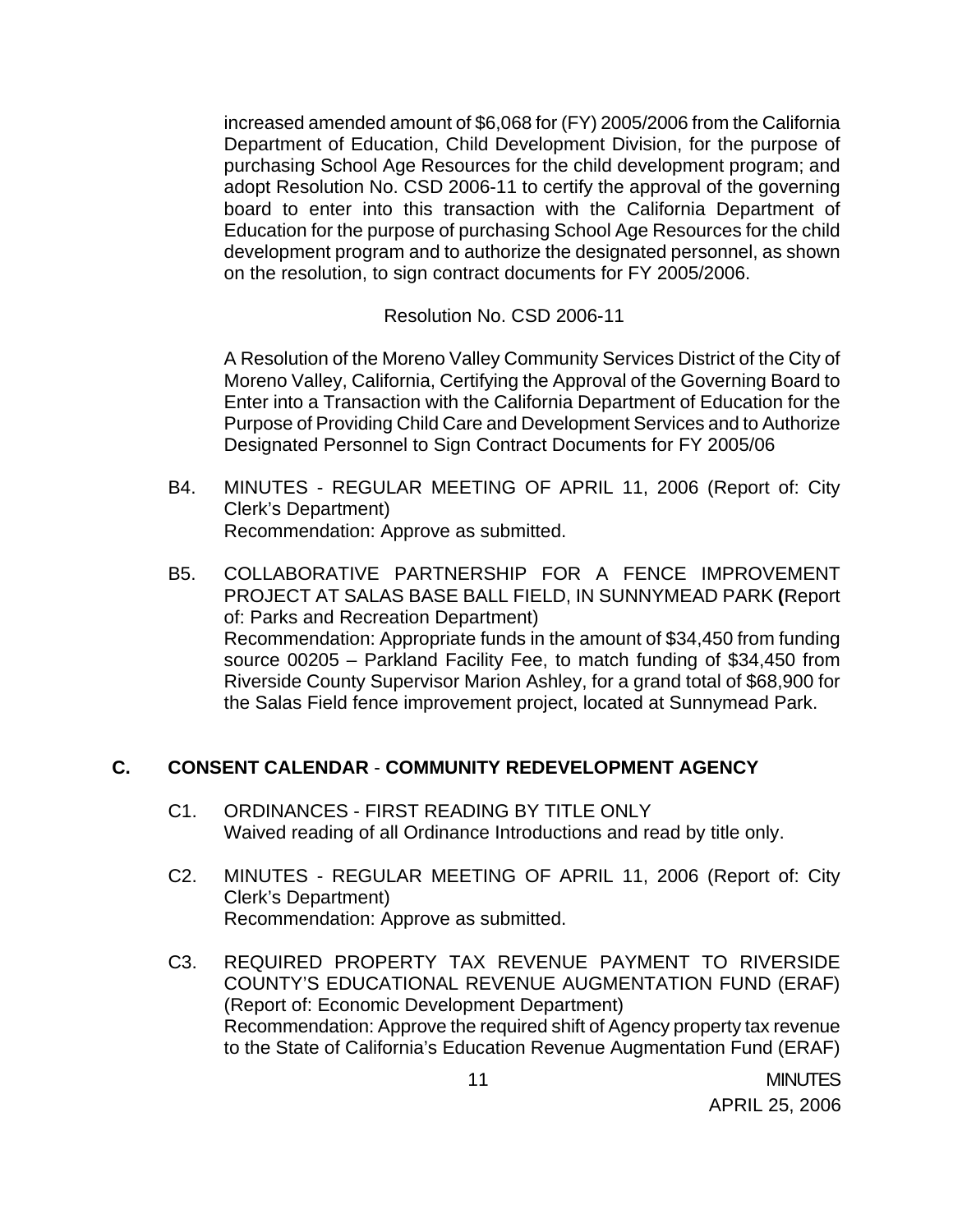for the 2005-2006 fiscal year and direct staff to forward the payment in the amount of \$682,411 to the Riverside County Auditor; and appropriate \$73,046 from RDA Fund Balance to 895.91510.6723.728 to cover the shortfall.

## **D. CONSENT CALENDAR** - **BOARD OF LIBRARY TRUSTEES**

- D1. ORDINANCES FIRST READING BY TITLE ONLY Waived reading of all Ordinance Introductions and read by title only.
- D2. MINUTES REGULAR MEETING OF APRIL 11, 2006 (Report of: City Clerk's Department) Recommendation: Approve as submitted.
- D3. RESOLUTION ENDORSING AND SUPPORTING PROPOSITION 81 THE 2006 CALIFORNIA STATE LIBRARY CONSTRUCTION BOND (Report of: Department of Library Services) Recommendation: Adopt Resolution No. BLT 2006-01 of the City Council of the City of Moreno Valley, California, endorsing and supporting Proposition 81, the 2006 California State Library Construction Bond.

### Resolution No. BLT 2006-01

A Resolution of the Board of Library Trustees of the City of Moreno Valley, Endorsing and Supporting Proposition 81, the 2006 California State Library Construction Bond

## **Joint Consent Calendar Items A2 – D3 approved by a 5-0 vote. m/West, s/Batey.**

### **E. PUBLIC HEARINGS**

- E3. ADOPTION OF FY 2006-07 FEE RESOLUTION AND FEE SCHEDULE (Report of: Finance Department) Recommendation: That the City Council:
	- 1. Conduct a Public Hearing to receive public input on the Proposed FY 2006-07 Fee Schedule; and

 Mayor Flickinger opened the public testimony portion of the public hearing; there being none, public testimony was closed.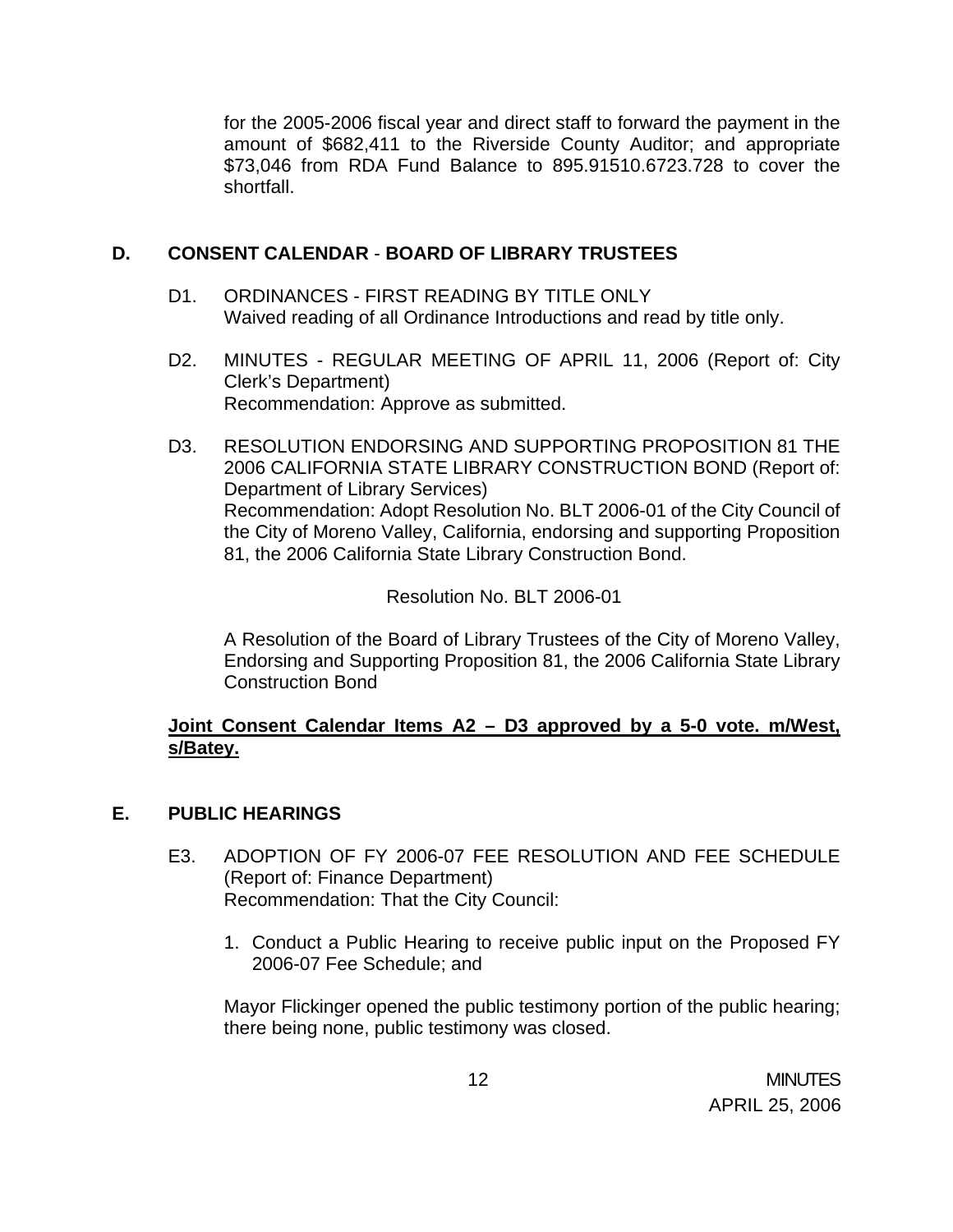2. Adopt Resolution No. 2006-51, approving the Fee Schedule for FY 2006- 07.

Resolution No. 2006-51

 A Resolution of the City Council of the City of Moreno Valley, California, Increasing and Establishing Specified Fees for Various Services; Maintaining the Present Level of Certain Fees; Reducing the Level of Certain Fees; and Incorporating Certain Prior Enactments

# **Approved by a 5-0 vote. m/Batey, s/West.**

- E4. A PUBLIC HEARING REGARDING A RESOLUTION RESCINDING AND RE-STATING RESOLUTION NOS. 2005-102 AND 2005-116 REGARDING THE FEE STRUCTURES FOR RESIDENTIAL AND COMMERCIAL AND INDUSTRIAL DEVELOPMENT IMPACT FEES FOR ARTERIAL STREETS (Report of: Public Works Department) Recommendation: That the City Council:
	- 1. Conduct a public hearing regarding a resolution to rescind and re-state Resolution Nos. 2005-102 and 2005-116 regarding the fee structures for residential, commercial, and industrial impact fees to receive public testimony; and
	- 2. Upon close of the public hearing, defer consideration of the proposed resolution to May 9, 2006.

 Mayor Flickinger opened the public testimony portion of the public hearing; there being none, public testimony was closed.

# **Approved by a 5-0 vote. m/Batey, s/West.**

- E5. RESOLUTION AND ORDINANCE REGARDING THE TRANSPORTATION UNIFORM MITIGATION FEE PROGRAM AMENDMENT (Report of: Public Works Department) Recommendation: That the City Council:
	- 1. Introduce the proposed Ordinance No. 719 repealing and re-enacting Chapter 3.44 of the City of Moreno Valley Municipal Code authorizing participation in the Western Riverside County Transportation Uniform Mitigation Fee Program; and

Ordinance No. 719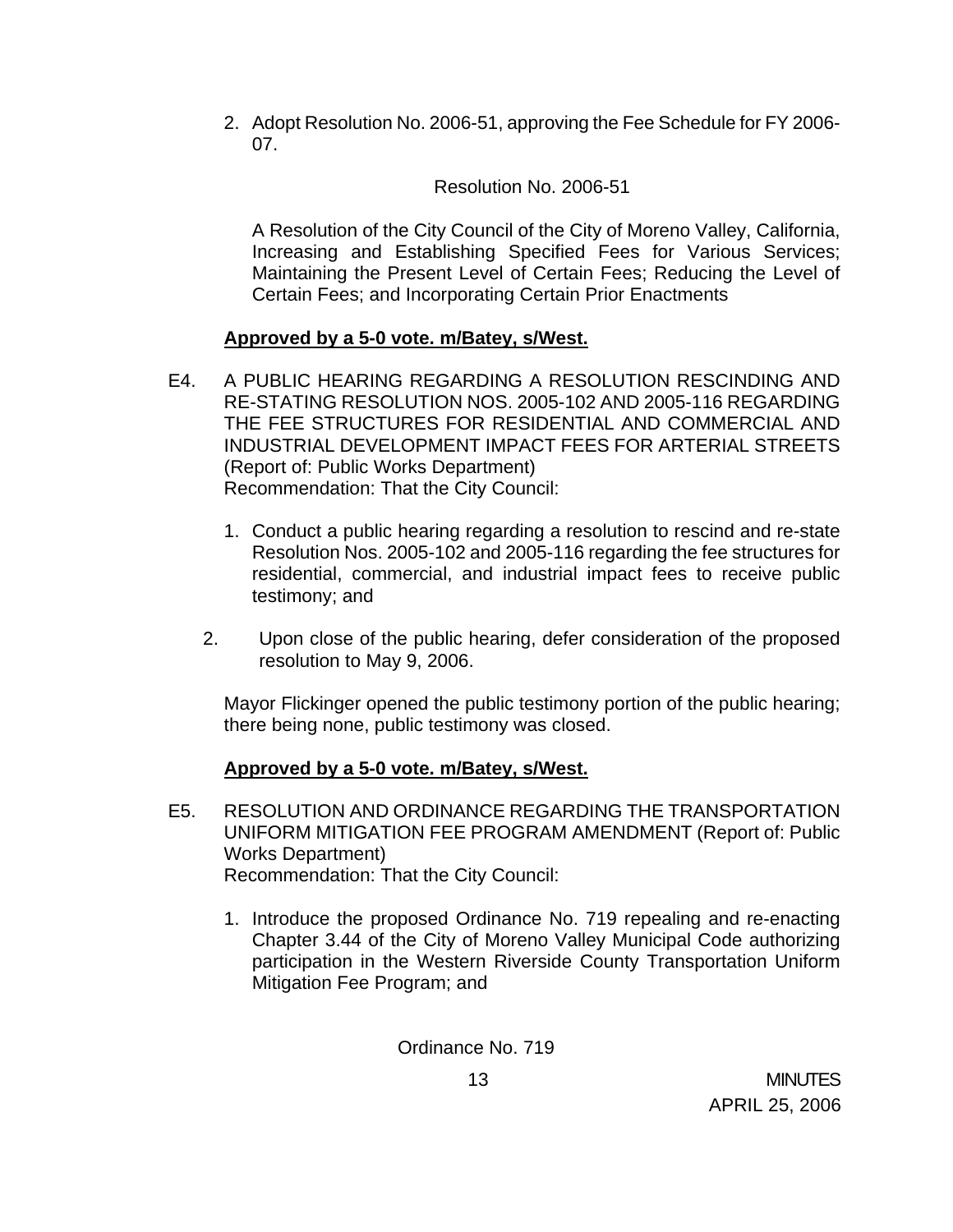An Ordinance of the City Council of the City of Moreno Valley, California, Repealing and Re-enacting Chapter 3.44 of Title 3 of the City of Moreno Valley Municipal Code, Authorizing Participation in the Western Riverside County Transportation Uniform Mitigation Fee Program

2. Accept public testimony but take no action on Resolution No. 2006-52, authorizing the City of Moreno Valley to implement the policies and procedures established in the Western Riverside County Transportation Uniform Mitigation Program Nexus Study, 2005 Update.

#### Resolution No. 2006-52

A Resolution of the City Council of the City of Moreno Valley Amending the Transportation Uniform Mitigation Fee (TUMF) Applicable to all Developments in the City of Moreno Valley

Mayor Flickinger opened the public testimony portion of the public hearing; there being none, public testimony was closed.

## **Approved by a 5-0 vote to introduce Ordinance No. 719. m/Stewart, s/Batey.**

## **F. ITEMS REMOVED FROM CONSENT CALENDARS FOR DISCUSSION OR SEPARATE ACTION - NONE**

### **G. REPORTS**

- G1. G1. CITY COUNCIL REPORTS ON REGIONAL ACTIVITIES
	- a.) Report on March Joint Powers Authority by Council Member Stewart

 Council Member Stewart stated that Mr. Evans' final report regarding the possible reorganization and improvements to the Authority should be received on Tuesday. Once received, the report will be hand carried to the Board of Supervisors and when the report has been received by all of the Supervisors it will then be released to the media. The report is being done in a way that states recommendations, similar to the format of a staff report. He has asked this be placed on the MJPA agenda for May 17.

G2. INTRODUCE ORDINANCE NO. 716 DESIGNATING SPEED LIMIT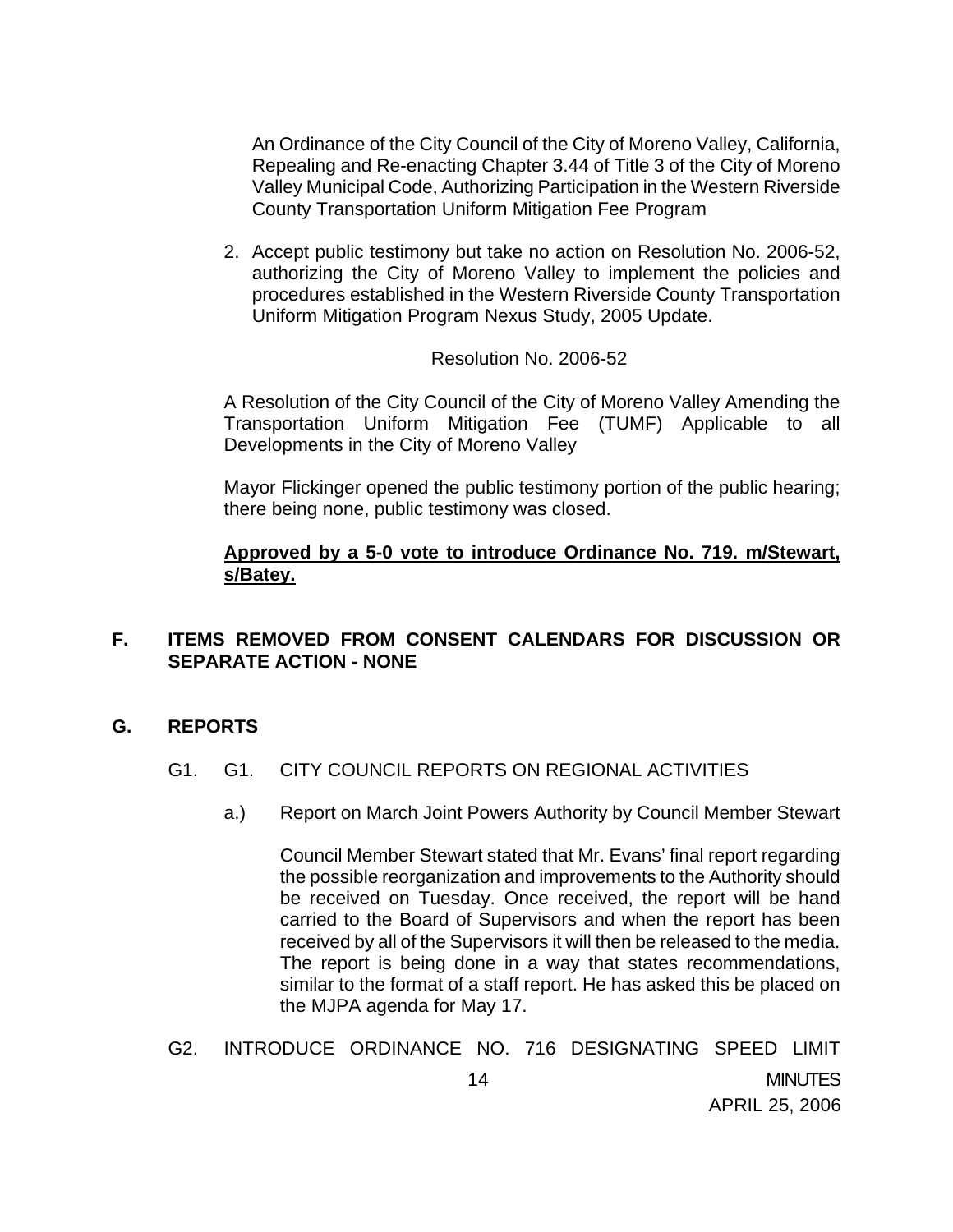RECERTIFICATION ON VARIOUS STREETS (CONTINUED FROM APRIL 11, 2006) (Report of: Public Works Department) Recommendation: That the City Council:

- 1. Receive and file the report; and
- 2. Introduce Ordinance No. 716, amending Section 12.20.020 of Chapter 12.20 of the City of Moreno Valley Municipal Code designating prima facie speed limits on certain streets (as listed on the ordinance) and directing the City Engineer to take certain action respect thereto. (Roll call required)

## Ordinance No. 716

An Ordinance of the City Council of the City of Moreno Valley, California, Amending Section 12.20.020 of Chapter 12.20 of the City of Moreno Valley Municipal Code Relating to a Prima Facie Speed Limit for Certain Streets

## **Continued to the Council meeting of May 9, 2006.**

## **RECESS; RECONVENE**

G3. ORDINANCE IMPLEMENTING RENTAL HOUSING INSPECTION PROGRAM (CONTINUED FROM APRIL 11, 2006) (Report of: Community Development Department) Recommendation: Approve the Rental Housing Inspection Program; and introduce Ordinance No. 717 to add Chapter 6.12, Rental Housing Inspection Program to the Moreno Valley Municipal Code.

### Ordinance No. 717

An Ordinance of the City Council of the City of Moreno Valley, California, Adding Chapter 6.12 to the City of Moreno Valley Muncipal Code Establishing a Rental Housing Inspection Program, Including Inspection Fees

Mayor Flickinger opened the agenda item for public comments. Public comments were received from: Teresa Harness (opposes); John V. Giardinelli (disagrees with the mechanism of the program); Ryan Smith (supports goals but opposes mechanism); John Esquivel (opposes); and Karen Fricke (opposes).

## **Approved by a unanimous vote to continue to Study Session of June**

 15 MINUTES APRIL 25, 2006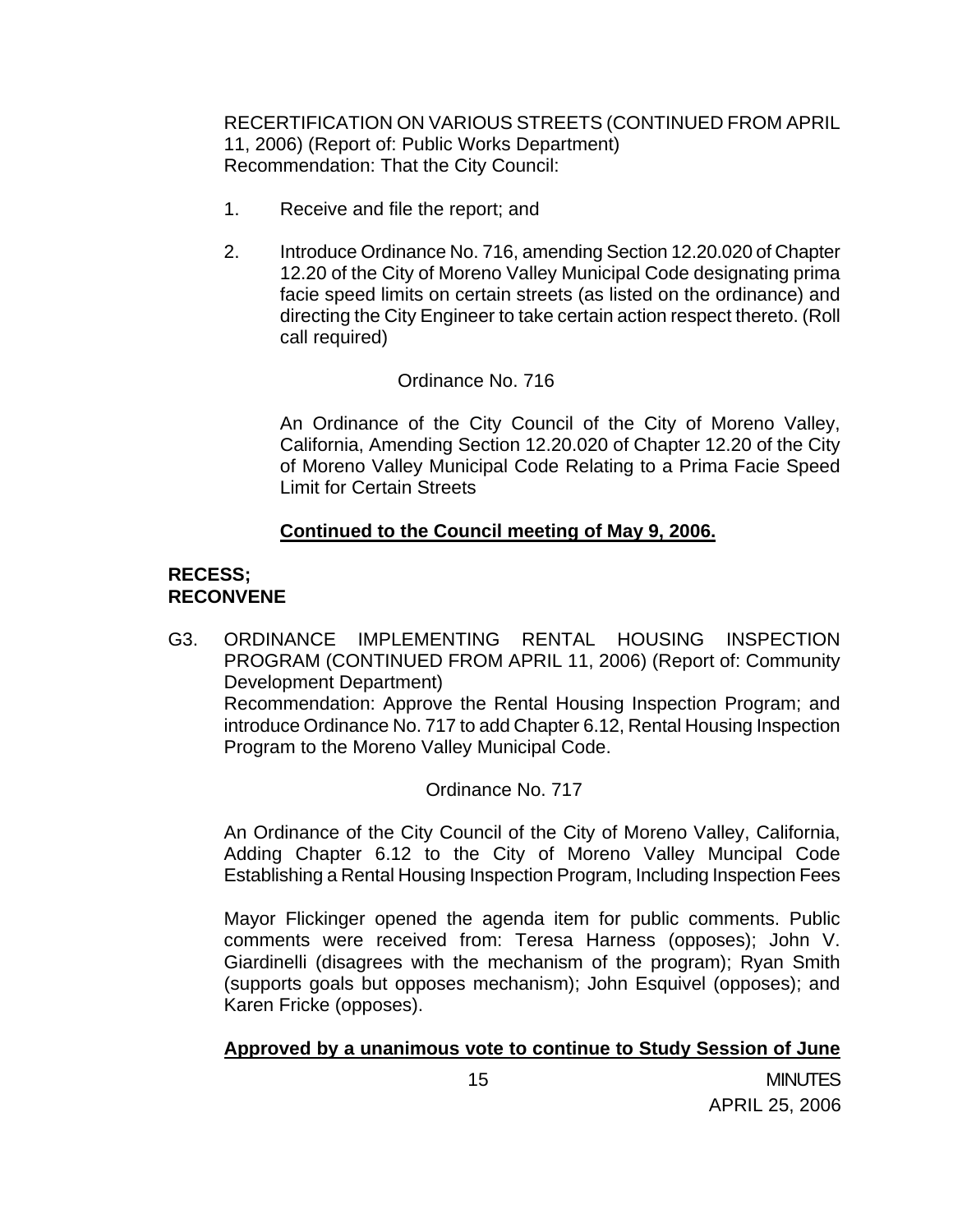## **20, 2006 and to the first Council meeting after Council recess. m/White, s/Batey.**

PUBLIC COMMENTS **ON ANY SUBJECT NOT ON THE AGENDA** UNDER THE JURISDICTION OF THE CITY COUNCIL ARE AS FOLLOWS:

Daryl Terrell

- 1) Teeter Fund distribution to City possibly being used to fund City programs
- G4. CITY MANAGER'S REPORT (Informational Oral Presentation not for Council action)

 City Manager Gutierrez announced that he learned today that MVTV3 has won four Pegasus Awards – this brings the total amount of awards won by MVTV3 to 21 overall - congratulations to MVTV3 staff!

### **AGENDA ORDER**

E2. PUBLIC HEARING TO CONSIDER COMMUNITY SERVICES DISTRICT (CSD) ZONE D (PARKWAY LANDSCAPE MAINTENANCE) MAIL BALLOT PROCEEDINGS FOR THIRTY TRACTS (Report of: Public Works Department) **(CONTINUED FROM EARLIER IN THE MEETING)**  Recommendation: That the City Council, acting in their respective capacities as President and Members of the Board of Directors of the Moreno Valley Community Services District (the "CSD Board"), after conducting the public hearing:

The Secretary announced the following tracts passed:

 16 MINUTES APRIL 25, 2006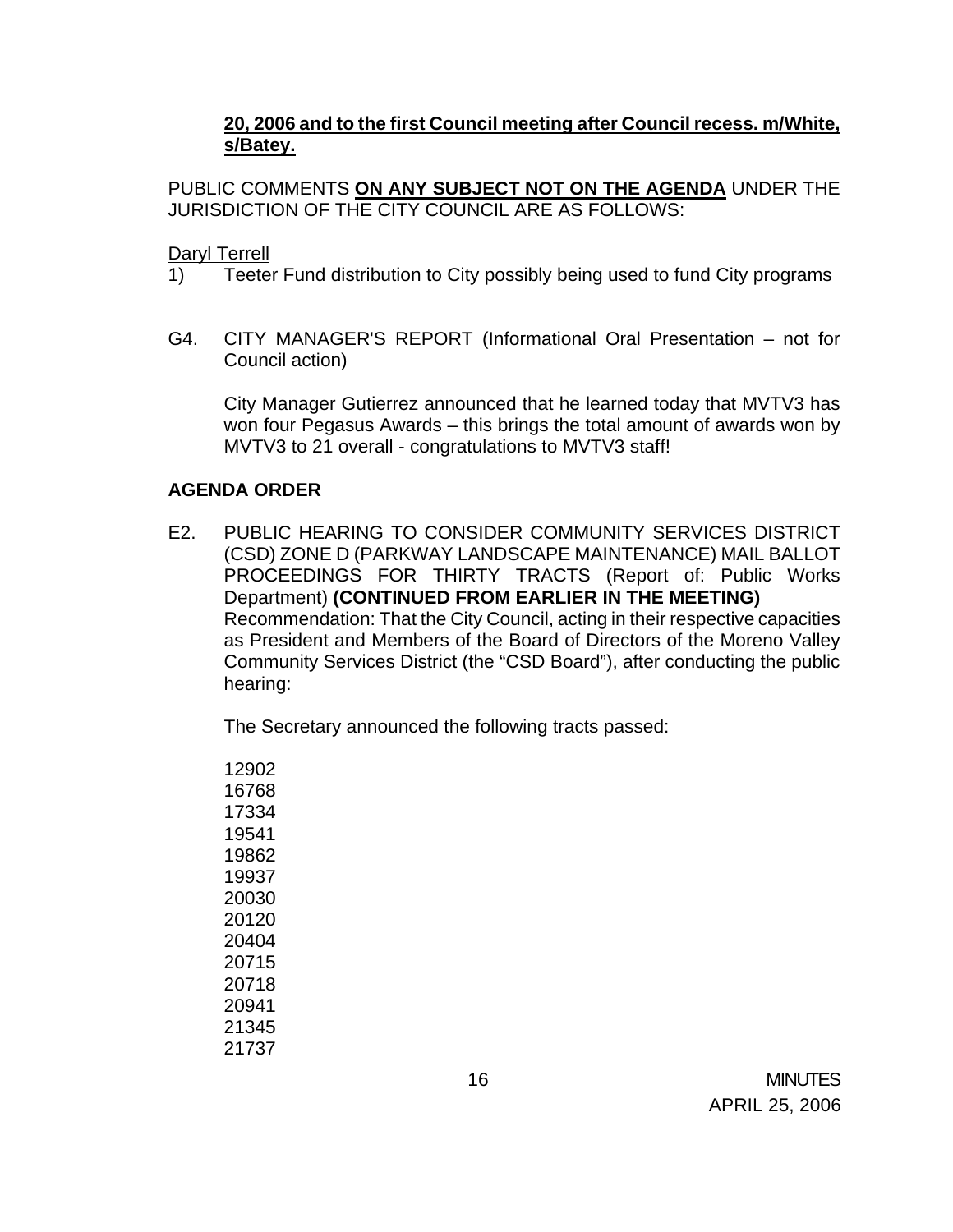22277 22371 22882

The Secretary announced the following tracts failed:

5. Verify and accept the results of the mail ballot proceedings as identified on the Official Tally Sheet and Assessors Parcel Number (APN) listing;

### **Approved by a 5-0 vote. m/White, s/Batey.**

- 6. Receive and file with the City Clerk's office the accepted CSD Official Tally Sheet and APN listing; and
- 7. If approved, authorize and impose the proposed CSD Zone D annual parcel charge for the thirty tracts.

## **Approved by a 5-0 vote. m/White, s/Batey.**

G5. COUNCIL DISCUSSION REGARDING RELOCATION OF THE DEPARTMENT OF MOTOR VEHICLES

 Mayor Flickinger announced that the Department of Motor Vehicles office on Box Springs Road in Riverside is moving to Spruce Street for 18 months and then will go to permanent facility on Sycamore Canyon. The Governor's office put the City in touch with the cabinet level gentleman in charge of the DMV. Also heard from Assemblyman Beniot regarding the issue. The DMV can provide a portable DMV "travel center" which can provide all services except for the driving test. This would be available one day per week and would be staffed with three employees. The Council will work at getting the DMV to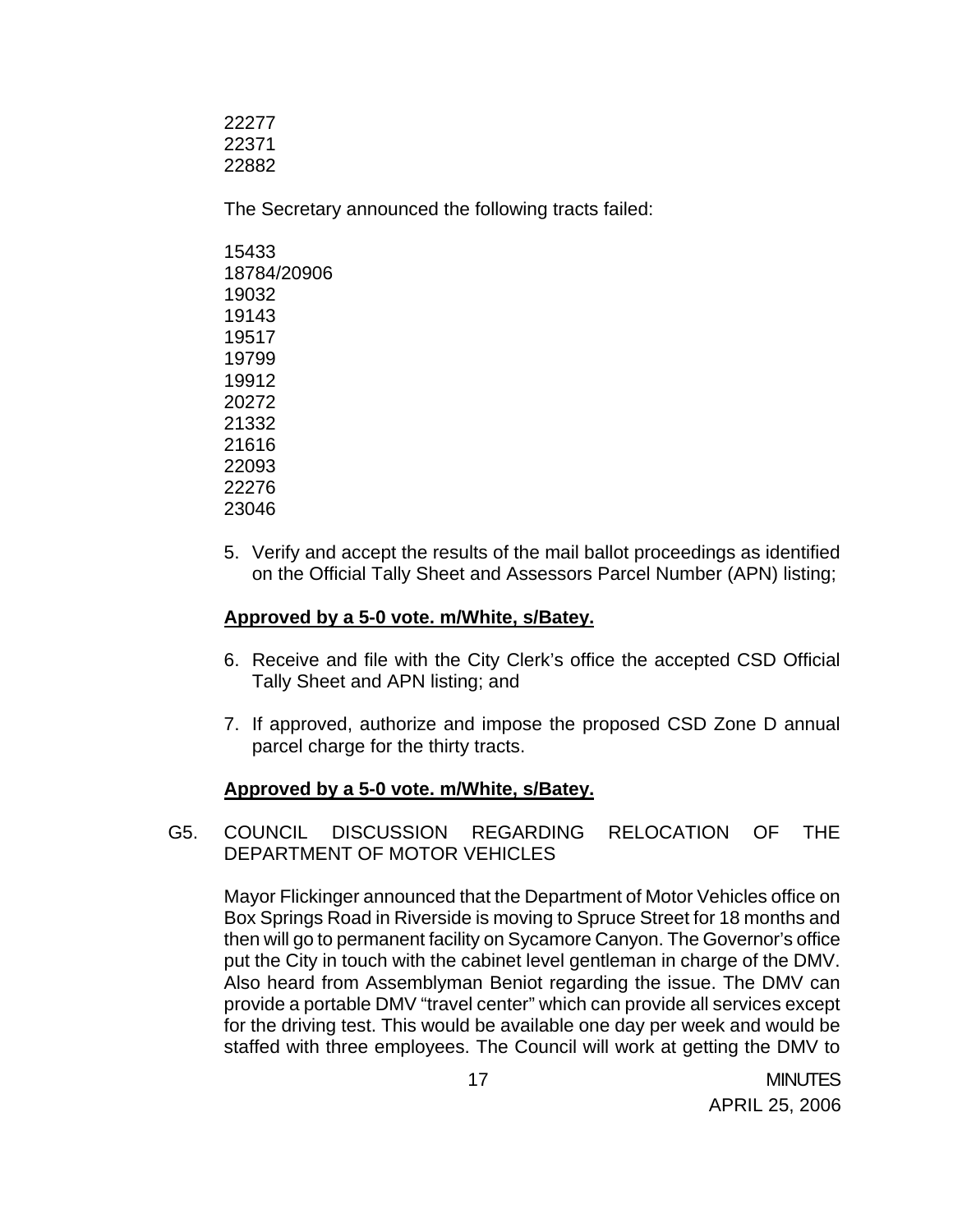locate a permanent facility in Moreno Valley.

## **H. LEGISLATIVE ACTIONS**

### RESOLUTIONS

- H1. AB 1020 BICYCLE TRANSPORTATION PLAN (Report of: Public Works Department) Recommendation: Review the AB Bicycle Transportation Plan; and adopt Resolution No. 2006-44
	- 1. Approving the proposed Bicycle Transportation Plan and certifying that it has been prepared in accordance with Section 891.2 of the Streets and Highway Code;
	- 2. Authorizing the Director of Public Works/City Engineer to seek funding for bikeway projects on the AB 1020 Bicycle Transportation Plan priority list; and
	- 3. Authorizing the Director of Public Works/City Engineer to submit the approved AB 1020 Bicycle Transportation Plan to the appropriate reviewing agencies for approval.

Resolution No. 2006-44

A Resolution of the City Council of the City of Moreno Valley, California, Approving and Certifying the AB 1020 Bicycle Transportation Plan; and Authorizing the Public Works Director/City Engineer to Seek Funding for Bikeway Projects and Submit said Plan to the Appropriate Reviewing Agencies for Approval

### **Approved by a 5-0 vote. m/Stewart, s/White.**

## **CLOSING COMMENTS AND/OR REPORTS OF THE CITY COUNCIL, COMMUNITY SERVICES DISTRICT, OR COMMUNITY REDEVELOPMENT AGENCY**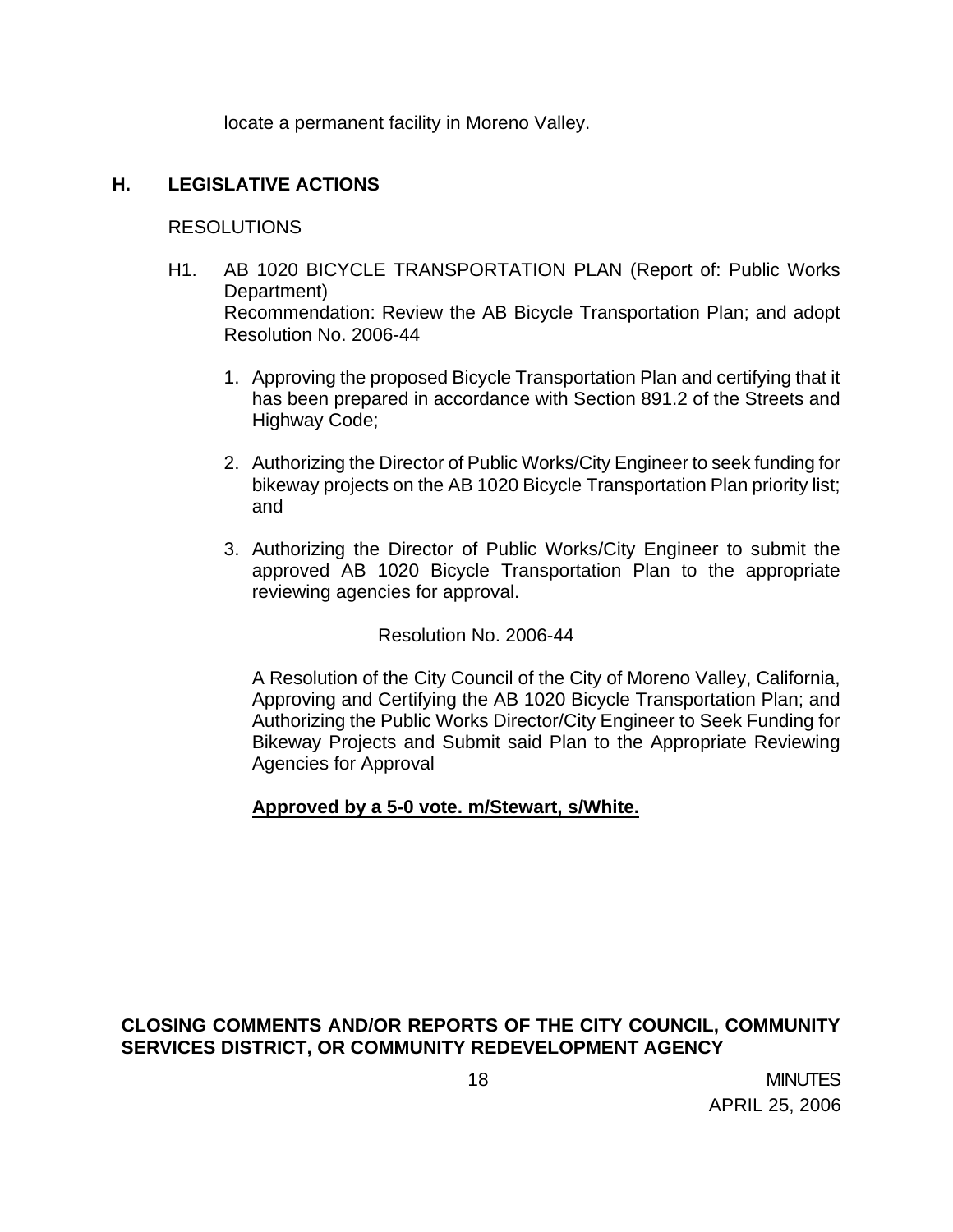## Council Member Batey

- 1) Announced the Air Show will be here this weekend and there may be some traffic issues
- 2) Thanked Public Works and Economic Development staff for working with Supervisor Ashley's office for helping to bring a new business to town by January 2007 – also thanked City Manager
- 3) Wished his wife a "Happy Birthday"
- 4) May 1 Immigration protest will start at Community Park at 10:00 am would like to see some control on negative traffic impact and trash being tossed

## Mayor Pro Tem White

1) Suggested moving up items to earlier on the agenda to allow involved staff members to leave in a timely manner

# Council Member Stewart

- 1) Stated one of the Thunderbirds pilots is a female this is a first
- 2) Kudos to the Police Department for arrest today of two burglary suspects shows the need to have sufficient units in the City
- 3) Would like the Noise Ordinance enforced by the Police Department

# Council Member West

1) Questions from constituents and colleagues regarding the bottleneck at the 60/215 West Interchange – had a meeting with Riverside County Transportation Commission Executive Director and staff – the bridge that is being reconstructed over the railroad tracts has caused the traffic lanes to merge down to one which is causing the congestion – this will be approximately until the fall of 2007 – would like the RCTC reps to make a presentation and answer questions at a future Study Session to advise the public of the situation

## Mayor Flickinger - no comments

# **CLOSED SESSION**

# **REPORT OF ACTION FROM CLOSED SESSION, IF ANY, BY CITY ATTORNEY - NONE**

# **ADJOURNMENT**

There being no further business to conduct, the meeting was adjourned at 10:05 p.m. by unanimous informal consent. Submitted by: